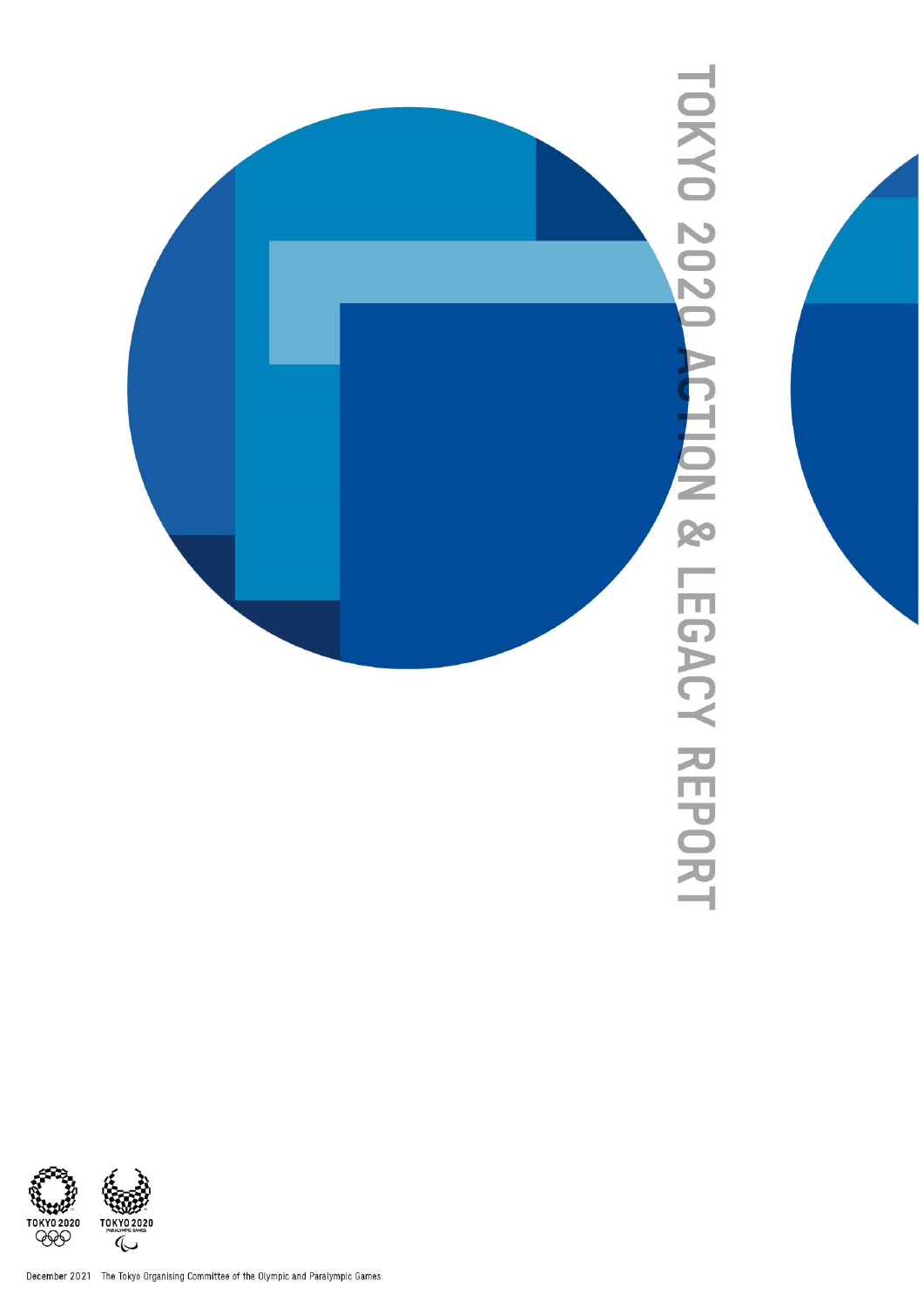## **Message from Hashimoto Seiko, President, The Tokyo Organising Committee of the Olympic and Paralympic Games**

With the COVID-19 pandemic raging around the world, the Tokyo 2020 Games were postponed for the first time in history, moving into the spotlight after a year of changes that upended the lives of countless people around the world. The successful conclusion of the Games was made possible by the monumental understanding and cooperation of the Japanese Government, Tokyo Metropolitan Government, local municipalities, the International Olympic Committee, International Paralympic Committee, Olympic and Paralympic partners, and the immeasurable number of people who offered their support in ensuring a safe and secure Games. I would like to express my sincere gratitude to you all.



The Olympic and Paralympic Games were the very first global-scale event held during the pandemic, bringing together the most elite athletes from around the world. I am overjoyed that we have been able to pass on the baton to Paris, a reminder of the resolute determination of the Tokyo Games that may be defined as the "Tokyo Model".

The "Action & Legacy Plan" was formulated in 2016 following discussions by experts' commissions in five different areas, engaging both the athletes participating in the Games and as many people as possible, to ensure that the various initiatives and positive benefits of hosting the Games could be passed on as a legacy to future generations.

In line with the Action & Legacy Plan's key message of "Participating in the Tokyo 2020 Games, Connecting with Tomorrow", a vast number of organisations and groups developed and implemented a variety of initiatives across Japan not only in sports, but to also create a broader legacy for the future in the five fields of "Sports & Health", "Urban Planning & Sustainability", "Culture & Education", "Economy & Technology", and "Recovery, Nationwide Benefits & Global Communication".

The Organising Committee authorised a wide range of certifications under "The Tokyo 2020 Nationwide Participation Programme" in order to encourage the independent engagement of different organisations and groups. A broad range of key initiatives, including those aimed at sustainability, unity in diversity, and the realisation of a fully-inclusive society, were spearheaded by the Organising Committee, such as designing the Olympic and Paralympic medals from used mobile phones and other small household appliances collected from all over Japan, manufacturing podiums from recycled waste plastic, building the Plaza in the Athletes' Village using domestic wood sourced from 63 municipalities across Japan, deploying people-friendly robots at competition venues, using aluminium from temporary housing for people impacted by the 2011 disaster in the design of the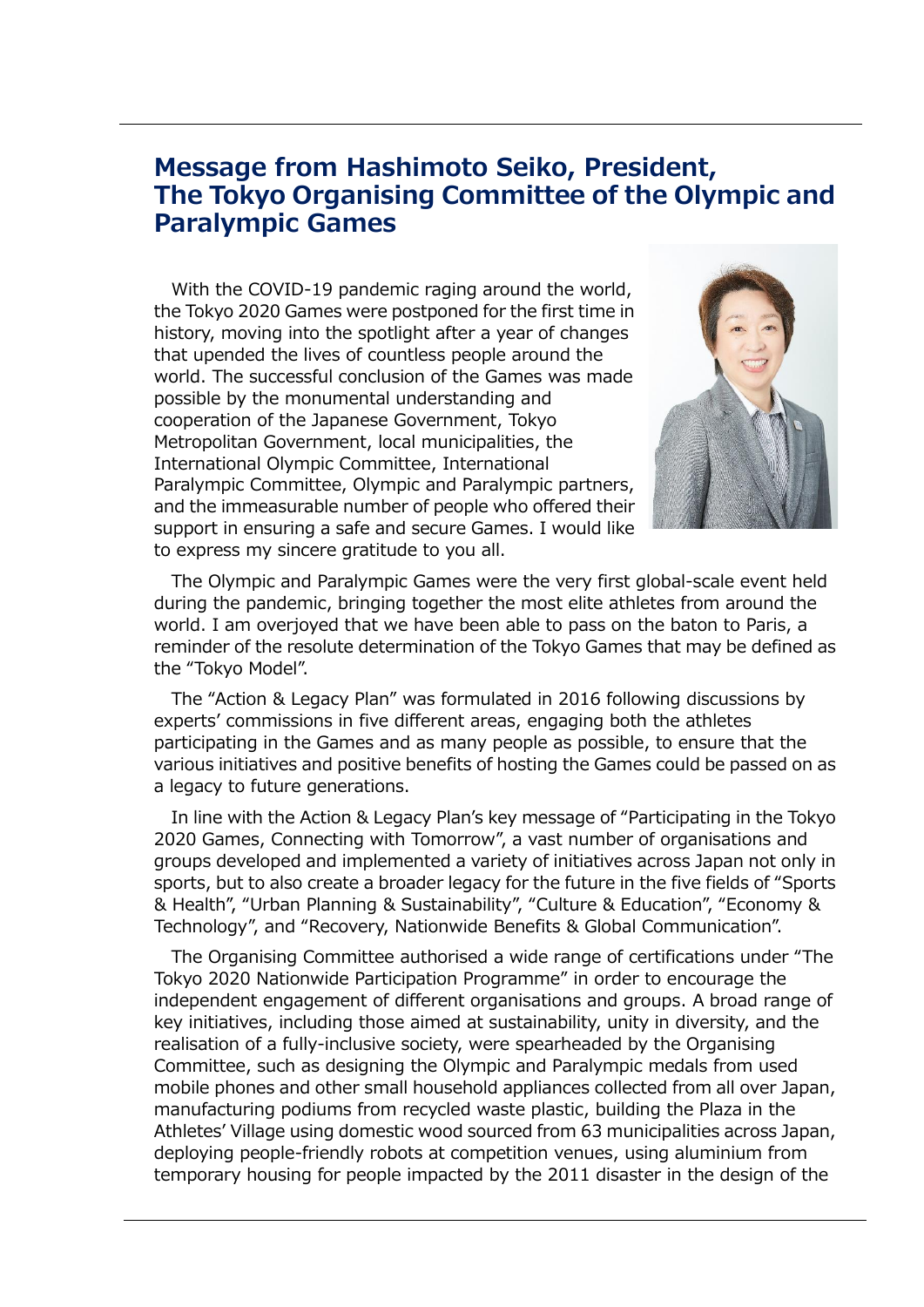Olympic torches for the Torch Relay, and selecting the mascots for the Games through a nationwide vote of elementary school students. I am pleased to announce that these initiatives and achievements have been compiled into this "Tokyo 2020 Action & Legacy Report".

In summary, while the Tokyo 2020 Games took place under challenging conditions, I believe that, through the Games, Japan has helped to reawaken the connections and bonds that bring all of the people around the world together. I am confident that the untold experiences of these Games will be passed on as our legacy to future generations, and it is my hope that the Tokyo 2020 Games will become an inspiration in stimulating positive changes in society in the future.



Hashimoto Seiko, President

The Tokyo Organising Committee of the Olympic and Paralympic Games